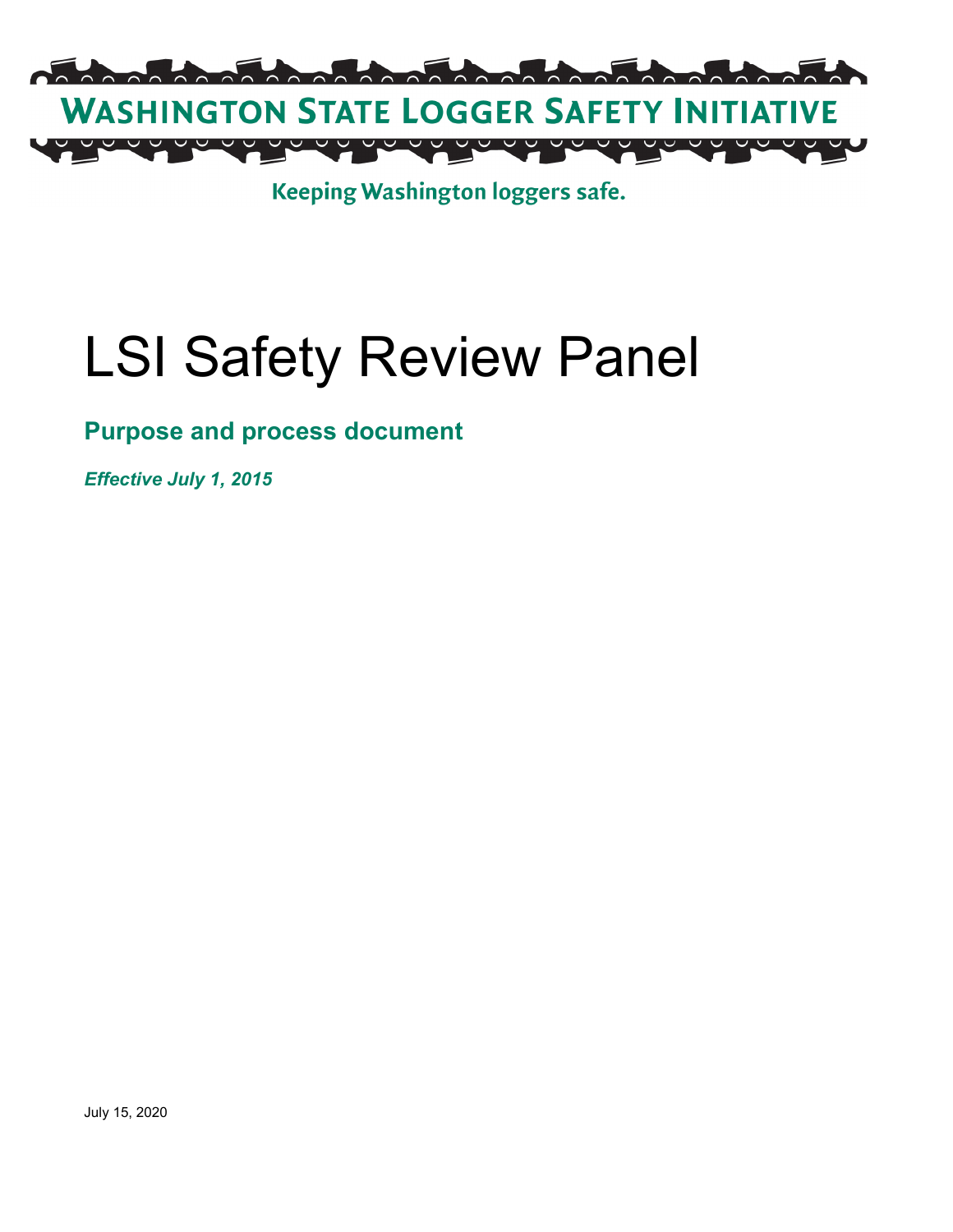#### PURPOSE

The Logger Safety Initiative (LSI) promotes a "safety first" culture by focusing on ways to decrease the frequency and severity of injuries and prevent deaths in the logging industry. In an effort to support these goals, an LSI Safety Review Panel has been established to review and help develop corrective action plans when triggering events occur (see "Triggering Events" section). This policy applies to employers who have signed the Tier 3 Memorandum of Participation.

The panel members are focused on continuous improvements, both for the individual logging companies and the overall program. The LSI Safety Review Panel will support the overall goals of LSI and protect the integrity of the LSI program by helping logging companies build high-performing safety programs.

#### PROCESS

 $\overline{\phantom{a}}$ 

When a triggering event occurs (see section below "Triggering Events"), the employer must develop and implement a corrective action plan. Additionally, the employer's workers' compensation premium discount will be reduced at a minimum of one quarter, starting the quarter following the triggering event, or (\*see Premium Discount section for further clarification of all discount reductions) until the corrective action plan is implemented and verification occurs that the plan was successfully completed<sup>[1](#page-1-0)</sup>. The LSI Safety Review Panel is tasked with reviewing the LSI employer's corrective action plan, and if needed, make changes or adjustments. Once the corrective action plan is implemented and verified, the department will make the final decision regarding reinstating the employer's Tier 3 level premium discount.

Whenever possible, the employer and worker identifying information will be unknown to the panel members; however, there may be times in which the panel will request to meet face-to-face with the employer to further develop the corrective action (see "Conflict of Interest" section).

If an employer chooses not to develop a corrective action plan or does not participate with the panel to develop a corrective action plan, they will be terminated from the program.

*NOTE: The panel members do not make any decisions or recommendations regarding the premium discount. Labor & Industries reserves the right to make decisions regarding changes to the premium discount and / or changes to the corrective action plans.* 

<span id="page-1-0"></span><sup>&</sup>lt;sup>1</sup> If the employer memorandum of participation expires while the employer is still working through their corrective action plan, a limited duration extension may be granted if the employer can demonstrate good faith effort in moving forward with meeting the requirements.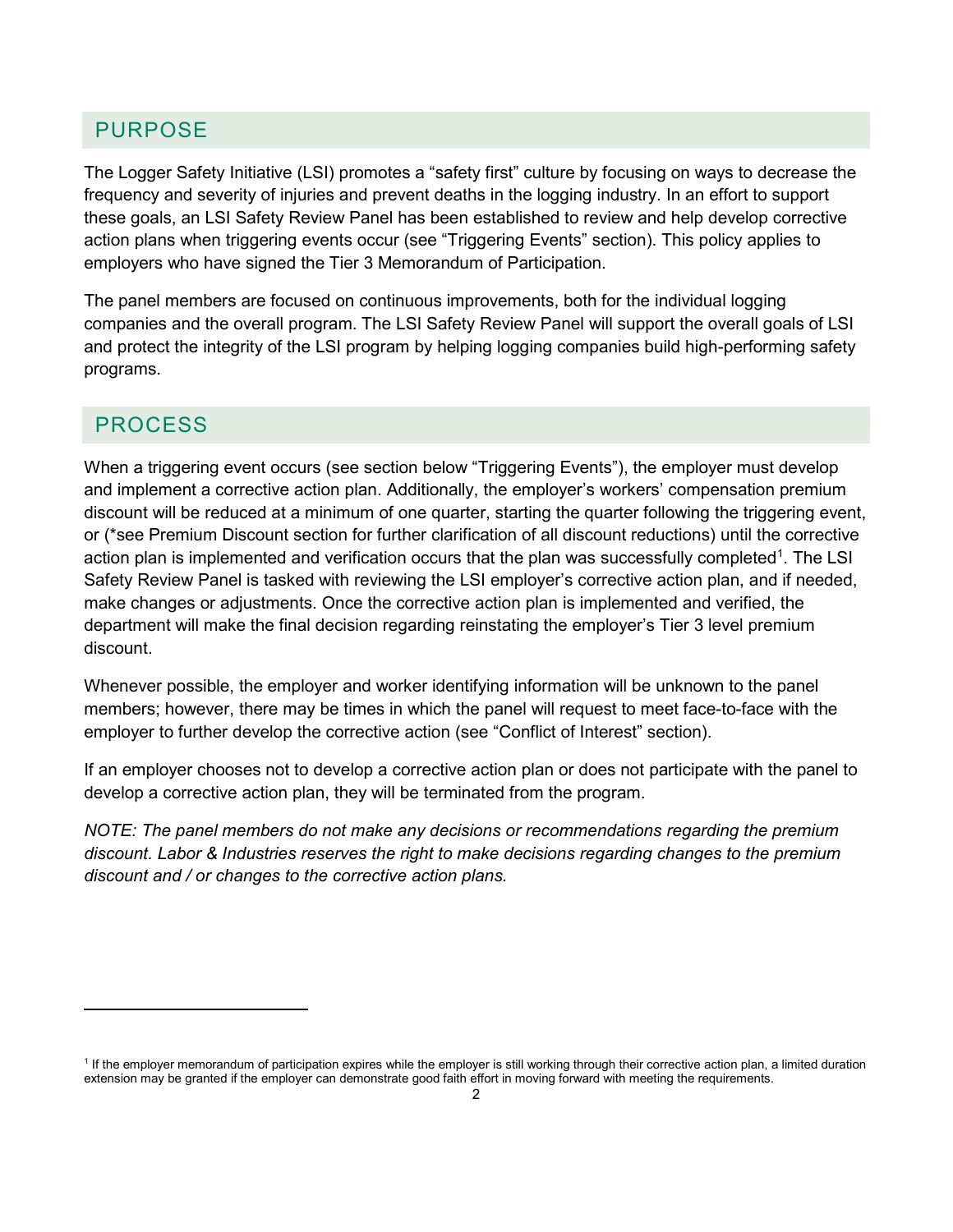### TRIGGERING EVENTS

The items below have been identified as triggering events that, if occur, would require an employer to develop a corrective action plan for review and approval by the LSI Safety Review Panel and result in a discount reduction (\*see Premium Discount section for all discount reductions). The triggering events identified are those associated with the most serious of safety issues. These triggering events only apply to manual logging (risk class 5001) situations.

- Work related fatality  $2$  or catastrophic injury  $3$
- Traumatic injuries\* that result in an in-patient hospitalization.
- LSI Annual Consultation Check-in<sup>[4](#page-2-2)</sup>:
	- $\circ$  In the clear violations (see section title "In the clear violations" for more details).
	- o Inadequate LSI required safety training.
		- **Serious hazard associated with lack of training**
		- New employee training not completed
- DOSH Compliance Violations that are a closed and final order
	- $\circ$  In the clear.
	- o Willful.
	- o Failure to abate.
	- $\circ$  Repeat serious hazard with a gravity of 6 or higher.
- State Fund Compensable Claims where the injury mechanism is being 'struck-by' an object as a result of the worker not being 'in-the-clear'.
- Landowner referral.

 $\overline{a}$ 

- $\circ$  Landowner referrals do not result in an automatic one-quarter suspension of the premium discount. The panel will review the landowner referral and may recommend an action plan be developed and implemented.
- $\circ$  Labor & Industries reserves the right to make a different decision regarding changes to the premium discount and / or changes to the corrective action plans.

*\*Traumatic injuries are defined as injuries due to contact, struck by, caught in, abrasions or falls from elevation.* 

<span id="page-2-0"></span><sup>&</sup>lt;sup>2</sup> The panel recognizes there is often significant time between when a triggering event occurs and a final DOSH citation is issued; therefore, if an employer appears before the panel regarding a triggering event, and later receives a DOSH citation in response to the triggering event, the citation will not act as a new triggering event. However, if there is new or significantly different information regarding the incident based on the investigation, the panel may request the employer appear before the taskforce for follow-up.

<span id="page-2-1"></span><sup>&</sup>lt;sup>3</sup> Catastrophic injuries are defined as the loss of a major limb, paraplegia, quadriplegia or the total loss of eyesight.

<span id="page-2-2"></span> $4$  This applies only to the LSI Annual Consultation check-ins visits. Other consultation visit information would not be considered or discussed in this process.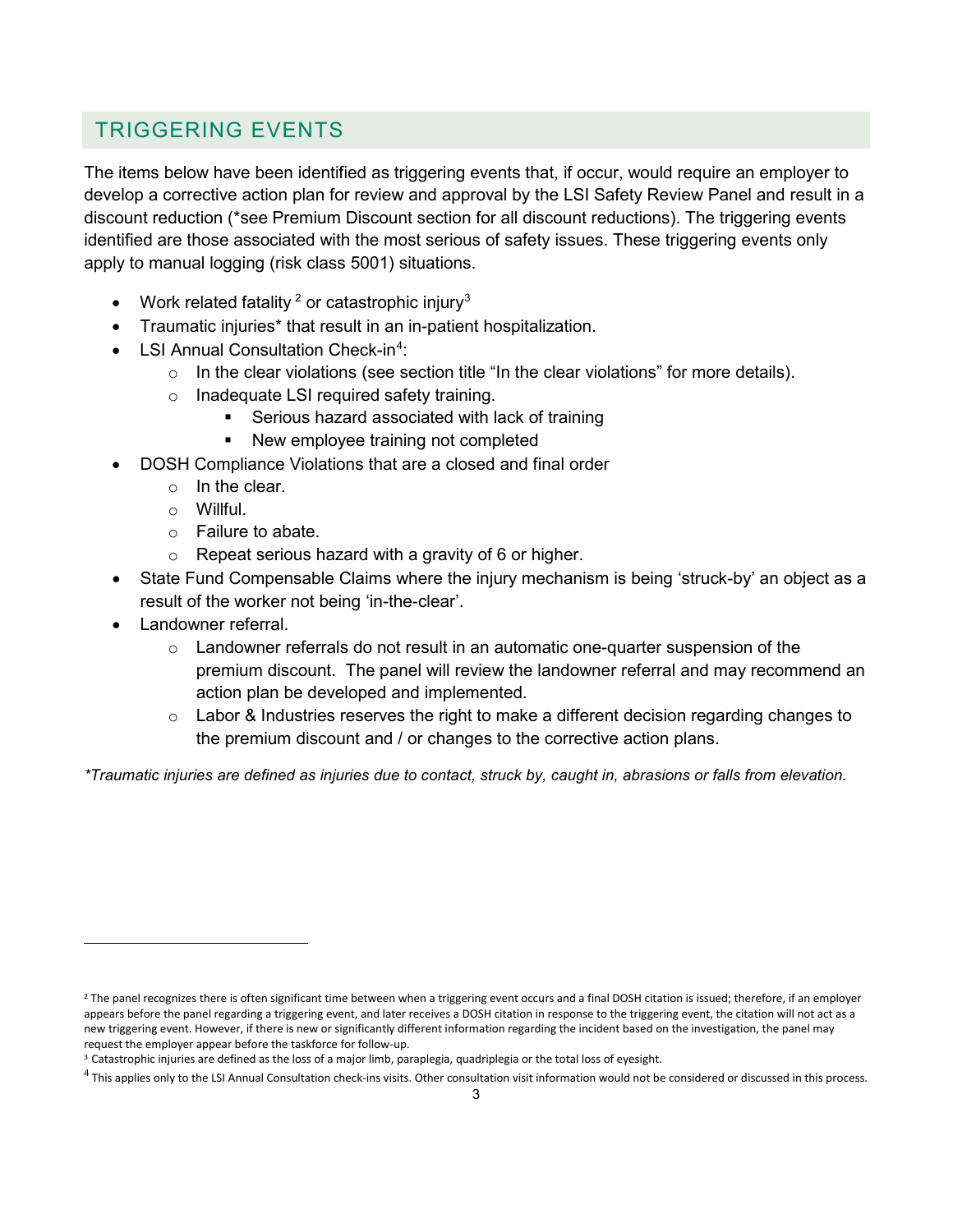#### PREMIUM DISCOUNT REDUCTIONS

The employer's workers' compensation premium discount will be reduced from 20 percent to 10 percent for a minimum of one-quarter (starting the quarter following the triggering event) until the corrective action plan is implemented and verified.

If a company experiences a second triggering event within one year, a two quarter discount reduction will be applied at the applicable discounted rate.

A two quarter discount reduction at the Tier 1 5 percent rate will be applied for a fatality or catastrophic injury incident.

If a third triggering event incident occurs within two years, a four quarter discount reduction at the Tier 1 5 percent rate will be applied.

### IN THE CLEAR VIOLATIONS

Failing to be "in the clear" causes most of the serious logging injuries. "In the clear" is a matter of knowing what hazards to expect, how unexpected hazards can trigger other hazards and putting enough space or barriers between you and the likely hazard.

In the clear violations include, but are not limited to the following regulations:

- 
- WAC 296-54-513 (2)  $(a d)$  WAC 296-54- 577 (4)
- WAC 296-54- 539 (1) (a d) WAC 296-54- 577 (5)
- 
- WAC 296-54- 539 (6) (b) (ii) WAC 296-54- 601 (10)
- WAC 296-54- 513 (1) WAC 296-54- 53910 (17) (d)
	-
	-
- WAC 296-54- 539 (5) WAC 296-54- 577 (8)
	-

#### PROCEDURES

Below is the process the LSI Safety Review Panel will follow: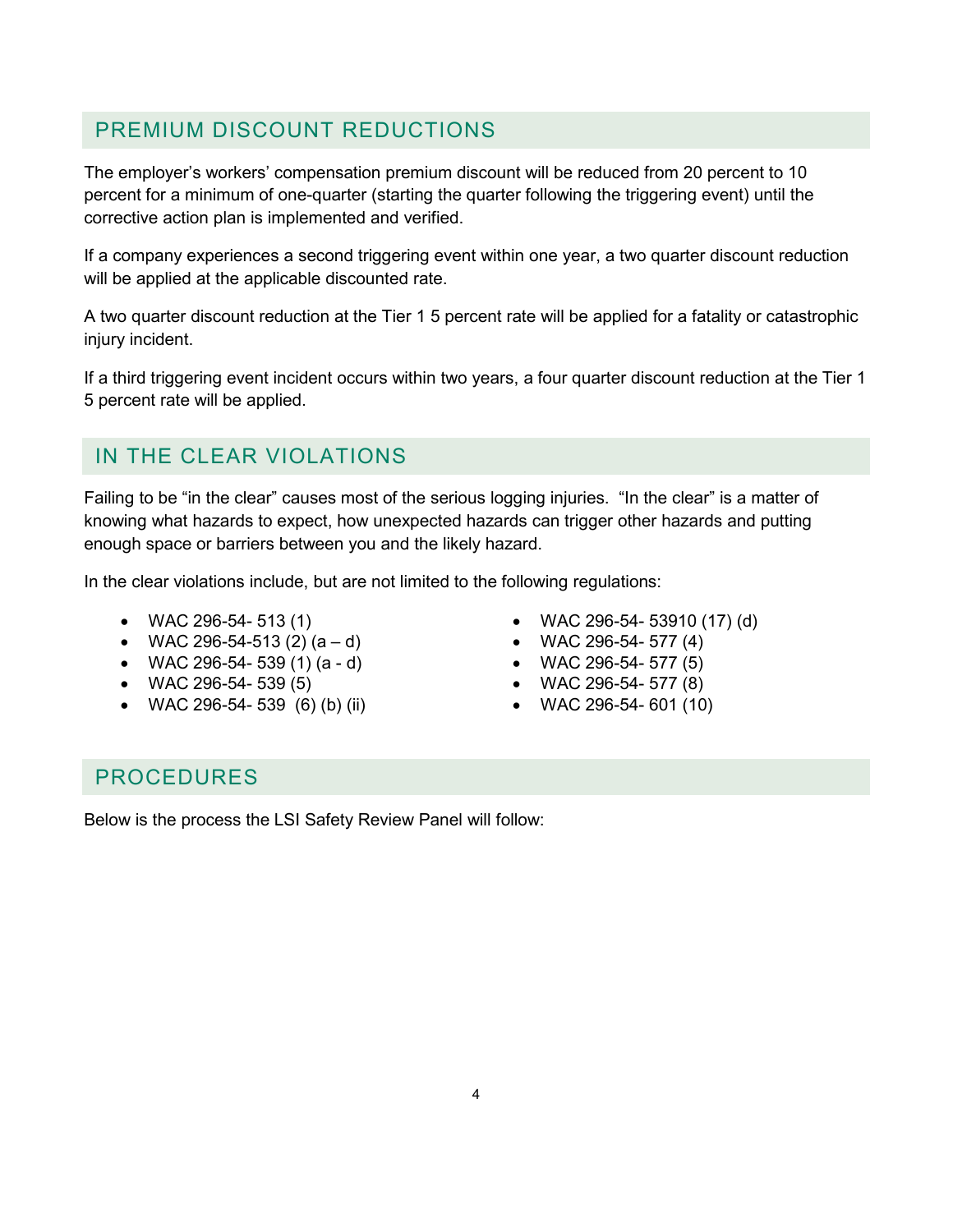

A staff person from the Dept. of Labor & Industries will provide administrative support by coordinating and scheduling meetings, preparing materials, providing facilitation, and documenting the final recommendation of the panel. LSI logging companies will be notified in writing regarding final decisions and additional actions.

The Dept. of Labor & Industries LSI Program Office will be responsible to track and verify the implementation of the corrective action plan.

All parties involved in the LSI Safety Review process recognize that there is a commitment to a doubleinformation-firewall. The employer (or representative), the panel members, and Dept. of Labor & Industries will not use any information discussed/provided as part of the LSI Safety Review Panel meeting to support or defend a Department citation or appeal.

The panel will not discuss DOSH safety and health minimum requirements, or any ongoing DOSH investigations, violations, or citations. In addition, the panel will not make recommendations regarding DOSH code violations or make recommendations on DOSH citations.

#### PANEL MEMBERS

Three (3) representatives from the Washington Contract Loggers Association (WCLA) and three (3) representatives from the Washington Forest Protection Association (WFPA) will serve as members of the review panel. See appendix for the names of the members serving on the LSI Safety Review Panel.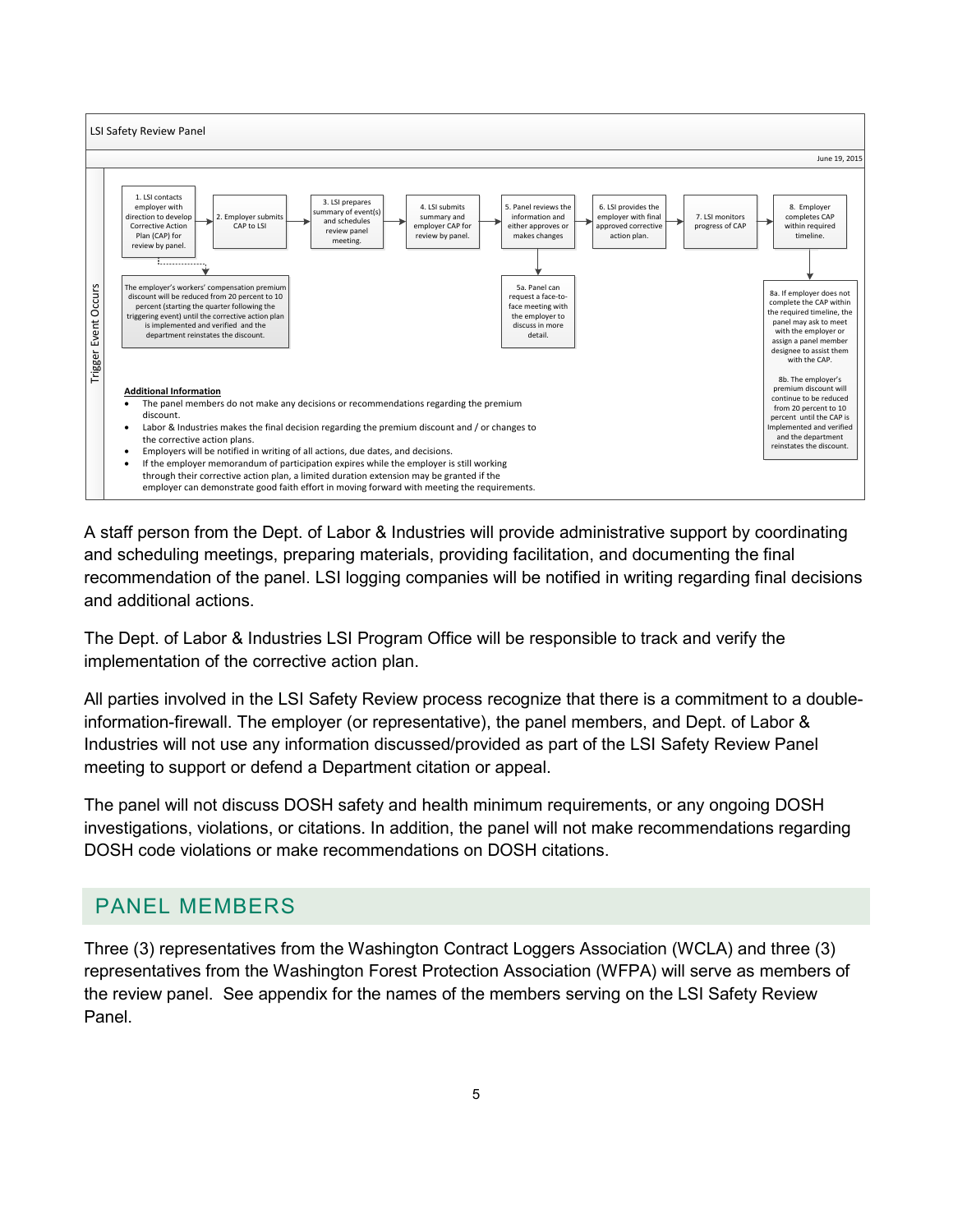The members are appointed by the LSI Taskforce. The LSI Taskforce may remove any member who is not fulfilling their duties. In case of a vacancy or extended lack of attendance, the department will ask for replacements from the appropriate association.

The review panel members will act in good faith to reach consensus when working to develop the recommendation for consideration by Labor & Industries.

#### CONFLICT OF INTEREST

A conflict of interest occurs when a member has a private interest that may benefit from that member's actions or when a private interest could interfere with the duties of a committee member. Such interests do not have to be financial. Members must not make decisions in order to gain financial or other benefits for themselves, their family, or their friends.

Members will avoid and disclose any actual or potential conflict of interest in advance of a topic review. Members will recuse themselves and should leave the room for any discussion where there may be an actual or perception of a conflict of interest. In cases where a conflict of interest has been identified, a temporary replacement will be selected from a pre-identified "pool" of industry experts. This will help mitigate the conflict of interest concerns and ensure equal participation from the WCLA and WFPA.

Prior to each review session, each member will sign a confidentiality agreement and a conflict of interest clause.

#### APPENDIX

| <b>Name</b> |                     | <b>Association</b>                      | <b>Term End Date</b> |
|-------------|---------------------|-----------------------------------------|----------------------|
|             | 1. Robert MacMillan | <b>WA Contract Loggers Association</b>  | July 1, 2023         |
|             | 2. John Evans       | <b>WA Contract Loggers Association</b>  | July 1, 2023         |
|             | 3. Roger Smith      | <b>WA Contract Loggers Association</b>  | July 1, 2023         |
|             | 4. Marc Cannon      | <b>WA Forest Protection Association</b> | July 1, 2023         |
|             | 5. Jerry Bailey     | <b>WA Forest Protection Association</b> | July 1, 2023         |
|             | 6. Rick Arcano      | <b>WA Forest Protection Association</b> | July 1, 2023         |

#### **LSI Review Panel Members:**

#### **Conflict of Interest "Pool"**

| <b>Name</b> |                       | <b>Association</b>                      | <b>Term End Date</b> |
|-------------|-----------------------|-----------------------------------------|----------------------|
|             | 1. Bruce Valentine    | <b>WA Contract Loggers Association</b>  | July 1, 2023         |
|             | 2. Shawn Hadaller     | <b>WA Contract Loggers Association</b>  | July 1, 2023         |
|             | 3. Brad Lyons         | <b>WA Contract Loggers Association</b>  | July 1, 2023         |
|             | 4. Thomas Heller, DNR | <b>WA Forest Protection Association</b> | July 1, 2023         |
|             | 5. Bryan Huber        | <b>WA Forest Protection Association</b> | July 1, 2023         |
|             | 6. Brandon Larson     | <b>WA Forest Protection Association</b> | July 1, 2023         |